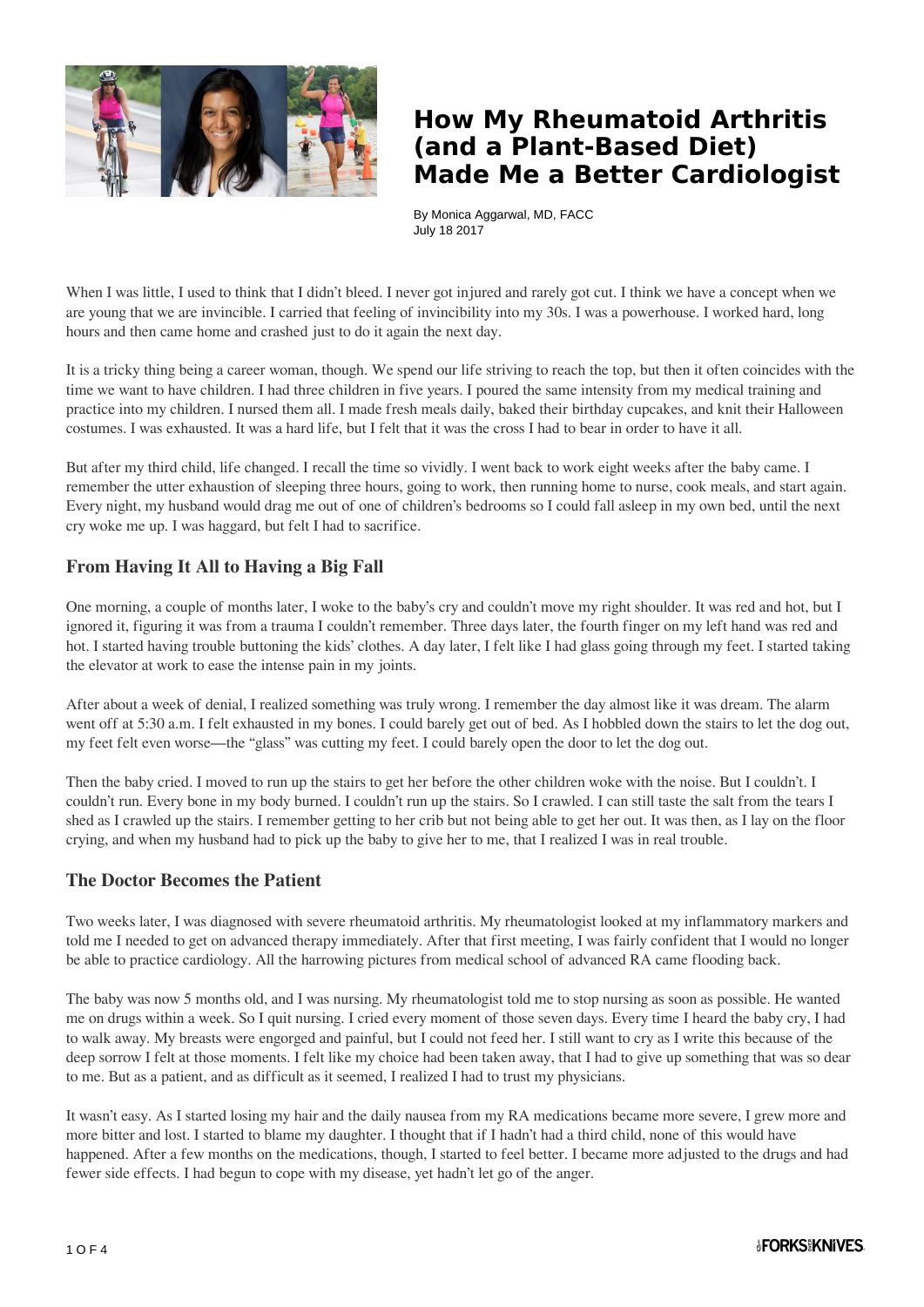# **How My Rheumatoid Arthritis (and a Plant-Based Diet) Made Me a Better Cardiologist**

By Monica Aggarwal, MD, FACC July 18 2017

#### **Inflammation Nation**

One day, about six months into treatment, I met a woman who would soon become a dear friend. She was a holistic nutrition consultant and was interested in educating my patients about diet. I was skeptical, but she offered to do my nutrition profile. When I met her, I was already vegetarian, so I wondered how could I possibly be healthier? When the nutritionist recommended I eliminate dairy, I laughed and couldn't understand why that would be important. She started telling me about inflammation and studies she had read. I have never been someone who does things gradually. I was all in almost from the moment I considered it. I thought, "What did I have to lose?" I had already lost control of my body by taking these medications and suffering their side effects. So I took the plunge. As I began the dairy elimination, I started reading and educating myself about dairy's role in inflammation. It has been an educational journey ever since.



I started noticing changes to my body within weeks. I became leaner, more energized. I started getting stronger. I added yoga and meditation. Learning that tools like sleep, meditation, and a 100 percent plant-based diet could recharge my body without medications was an awesome discovery. After six months of being on a plant-based diet, I went to see my rheumatologist who noted that my inflammatory markers were nonexistent. My cholesterol was so low, he was sure I had started a statin!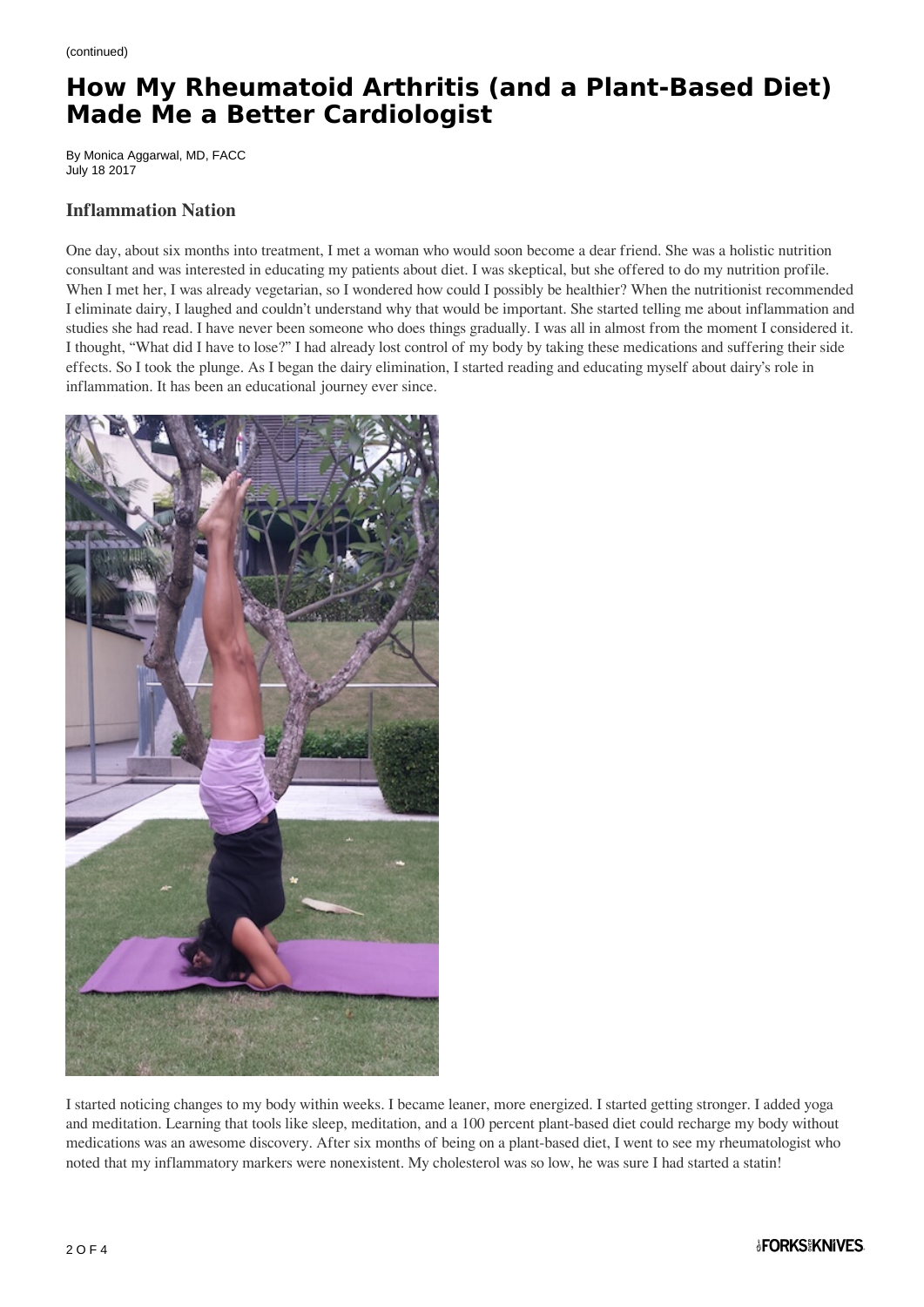# **How My Rheumatoid Arthritis (and a Plant-Based Diet) Made Me a Better Cardiologist**

By Monica Aggarwal, MD, FACC July 18 2017

I challenged my physician to lower my medications. He thought it was a bad idea because my illness was incurable, and he felt I should accept a lifetime of medications. I switched doctors that day and found someone who would work with me, with my changes. I started to wean off my meds over a one-year period. After two years of medication, I came off completely. I remember the day I threw away my last pill bottle—that hopeful nervousness coupled with the fear that I had made a terrible miscalculation. I wondered if I was falling into the abyss or if I would climb higher. Now I am proud to look at how far I have come.



### **Coda: The Curious Upside of Sickness**

After fearing that I wouldn't be able to continue in medicine, I am now the director of cardiovascular nutrition at University of Florida in Gainesville, where I am building a wellness and prevention clinic to educate medical students and doctors about nutrition and to improve dietary options for cardiac patients in the hospital and beyond. I am also involved in research to understand the impact of diet on illness. As part of the American College of Cardiology, we are working on national standards in cardiovascular nutrition.

It took me years to admit that I have an illness. I always felt like if I said it out loud, people would think less of me as a physician, as a mother, and as a person. Now I realize that it is *because* I have an illness that I understand and connect with my patients better. It is not illness that defines us but, rather, how we respond to it that makes us who we are. A person like me who was so controlled and rigid falls hard when illness hits. I blamed my poor daughter for causing my illness. I was angry for a long time. But now I am the healthiest I have maybe ever been. My cholesterol is ridiculously low. My inflammatory markers are nonexistent, and I am entering my third year off of medications. I am strong. I run, I do yoga, and I take care of myself.